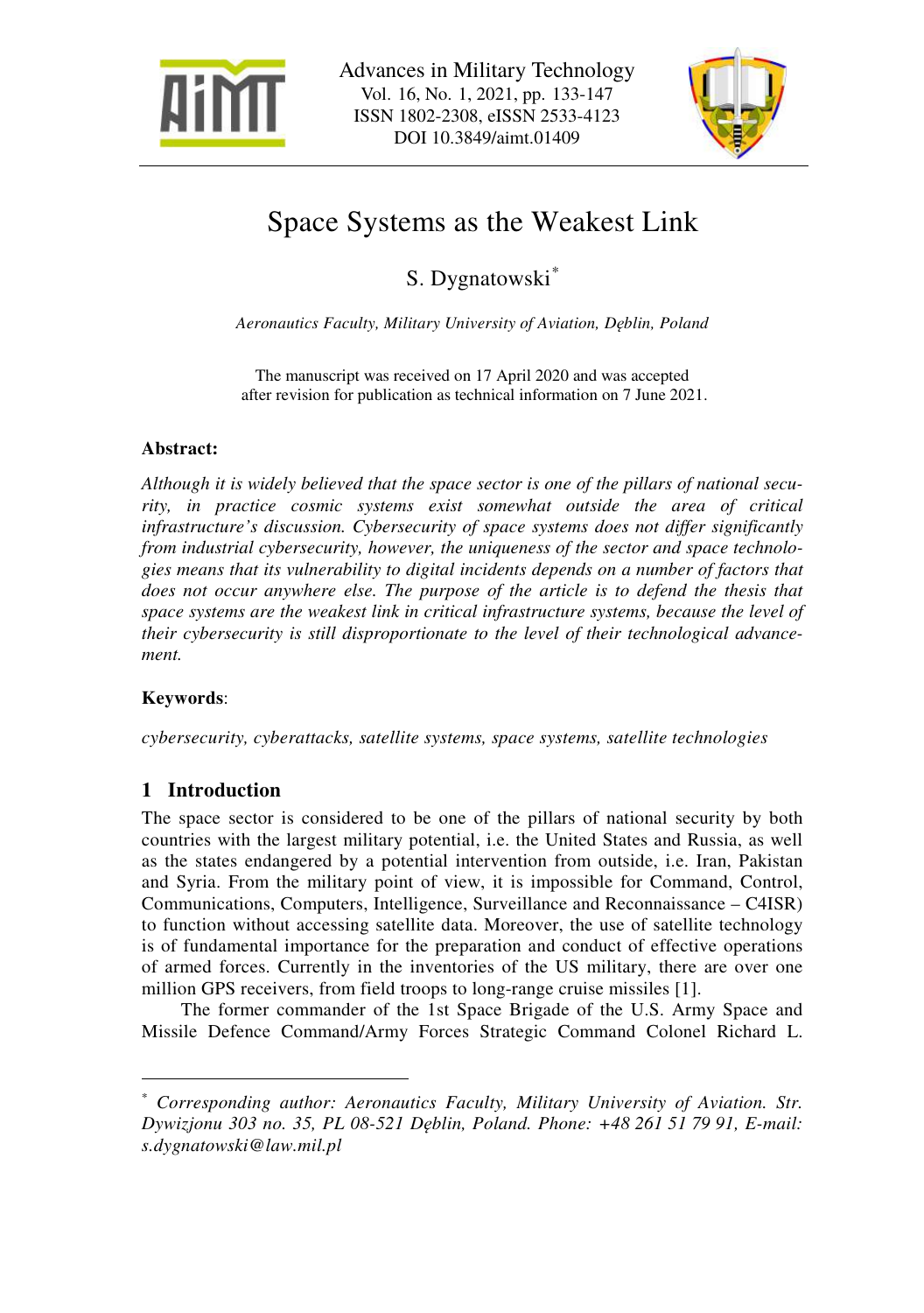Zellman noted that *the American war machine is becoming increasingly dependent on space technology and approximately 70 percent of the major weapons systems rely on signals transmitted from space* [2]. The world armies have understood that the military superiority of the United States stems from the undisputed access to the cosmic domain. The experienced officer in the US Army stresses that it is much cheaper and easier for the enemy to disrupt or damage a military satellite than to develop their own orbital platforms. Each state that has its own satellites and means to launch them may be capable of attacking the artificial satellites located on the low Earth orbit. Consequently, space systems have become objects of frequent cyberattacks, because their level of cybersecurity is still *disproportionate* to the level of technological sophistication of these systems. Moreover, cybersecurity challenges are unique in their essence, complicating equalization of digital capabilities with regard to the whole sector.

In view of the above threats related to the possibility of temporary or permanent unavailability of satellites, not only has the training of American soldiers in map reading or, in the case of naval personnel, navigation through the star system, been restored, but also, for example, work has begun in the US Agency for *Defence Advanced Research Projects Agency* (DARPA), operating within the structures of the US Department of Defence on a new generation of precision navigation that could work without GPS [2].

Although dominance in space was not a priority for the US National Security Strategy, presenting it in 2017, the US President, Donald Trump emphasized that the unrestricted access of the United States to the space domain is in their vital interest, and any disruption or attack on a critical infrastructure space element would meet with a purposeful reaction in the United States chosen by place, time, manner and domain [3].

It should be noted, however, that the US National Security Committee, as early as 2001, recognized the development and launch of deterrence and defence assets against hostile acts directed at US space objects considered to be one of the key issues [4]. The Committee's report indicated that the spectrum of threats in space is wide, and each of them has its unique features, development dynamics and distinctive measures to counteract them, being subject to permanent changes.

Threats or attacks on space capability can have national, economic and political consequences and may provoke global crises. These attacks can take different characters and forms and can therefore be divided into the following kinds of attacks:

- IT all kinds of attacks in the digital domain on satellite handling systems are one of the elements of a wide spectrum of these threats, among others, alongside anti-satellite weapon (ASAT),
- conventional directed at ground-based objects supporting satellite systems, interference from laser signals and systems or electromagnetic pulses capable of destroying or damaging satellites [5].

Although the opinions of international lawyers confirm that artificial satellite communications, navigation and remote sensing are not weapons (none of the agreements making up the international space law prohibits the use of satellite technology for military purposes) and these satellites mainly fulfil a supporting role for the armed forces of different countries, they can become weapon as a result of a deliberate cyberattack.

Bearing in mind the above, the author wishes to discuss cyber-attacks (and their potential consequences) on satellites and their ground infrastructure in this paper. Therefore, the author has analysed IT security incidents related to satellites or their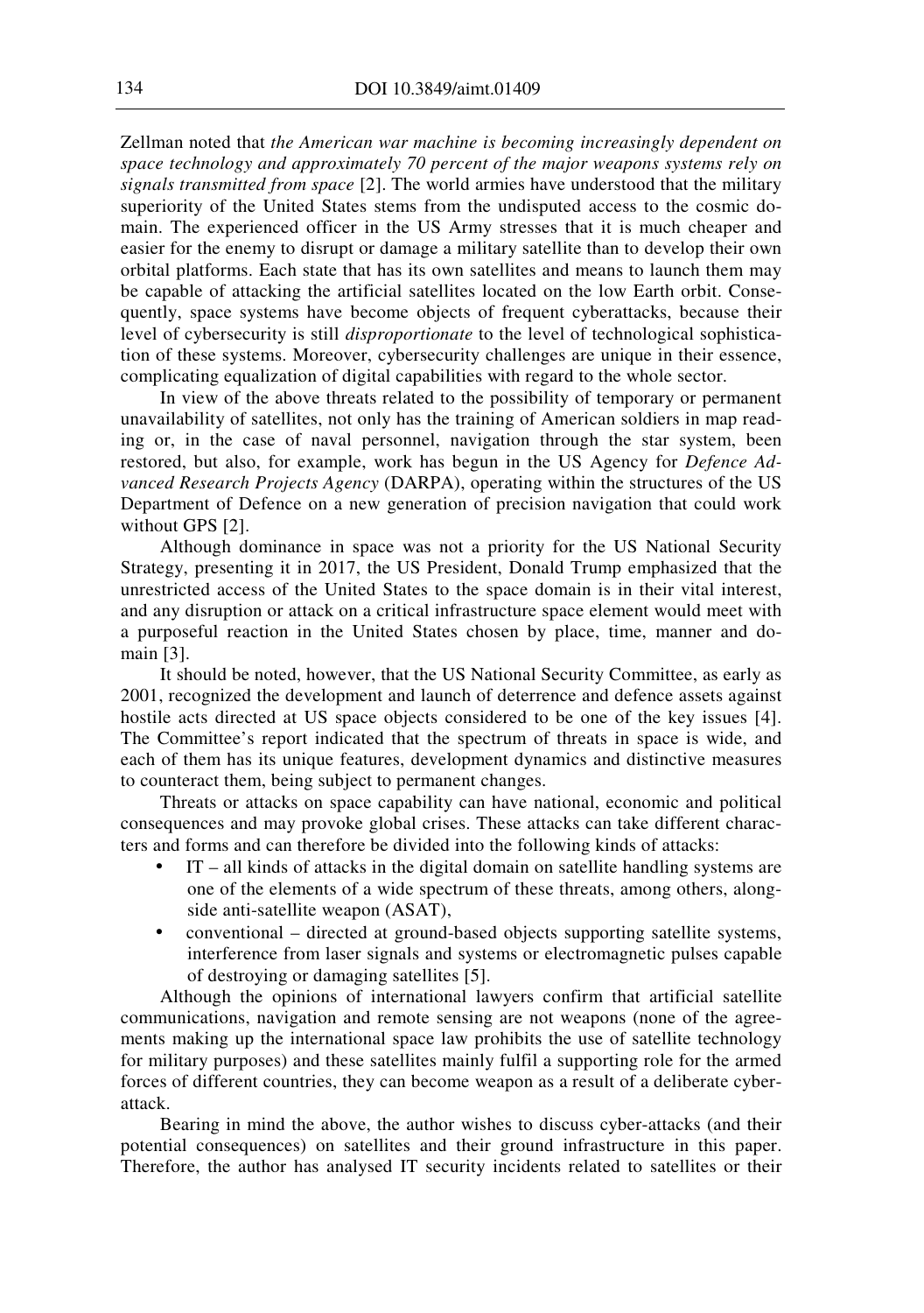ground infrastructure. The analytical method has made it possible to consider the analysed cyber-attacks in terms of solutions to the types and vectors of attacks and applied security measures. For this reason, it was necessary to discuss satellite technologies and the most common cyber-attacks on satellites in this article.

Moreover, in order to achieve the aims of the article, the author found it necessary to use press articles devoted to cyber-attacks on satellites and their infrastructure. The above-mentioned research method allowed the author to capture the issues and challenges related to the security of information and communication technology satellites.

## **2 Satellite Technologies**

Satellite technologies are a type of space technologies. Most of today's satellites are used for communication, environmental monitoring or navigation purposes. In outer space, there are both governmental (including military) and commercial satellites [6].

### *2.1 Types of Satellites*

#### **Satellite communication:**

Satellite communication, which embraces sending messages via electromagnetic systems, being an absolute basis for intercontinental and regional communications, is part of modern space technologies.

# **Satellite navigation:**

The second pillar of space technologies is a satellite navigation system, which is based on three segments:

- the satellites which are evenly distributed on circular orbits around the Earth constitute the space segment,
- ground segment the ground segment is made up of surveillance stations, observing each of the satellites in an uninterrupted manner,
- user the user's receiver receives signals from many satellites, the exact position of which is known, compares these signals and on this basis calculates its own geographical position.

The best known navigation system known as Global Positioning System (GPS) is a constellation of 31 NAVSTAR (NAVigation Satellite Timing And Ranging) satellites orbiting at an altitude of 20 278 kilometres or 12 600 miles in six orbital planes.

### *2.2 Satellite Remote Sensing*

The third pillar of space techniques is satellite remote sensing, which is also composed of three segments: cosmic (including space infrastructure, allowing the acquisition of satellite data from the satellite level), ground (ground-based infrastructure measurements) and service (infrastructure of delivering data).

Understanding the basic functions of space technology, one may come to the most important conclusion on the purposefulness of their creation and enhancement. Although about three-quarters of artificial satellites that are launched into space are still executing the tasks of a military nature, it is cosmic systems that the critical infrastructure, including the military one, is dependent on at most. "Unpacking" elements of the infrastructure at the core of what technology enables its functioning is just simplifying the satellite and ground station.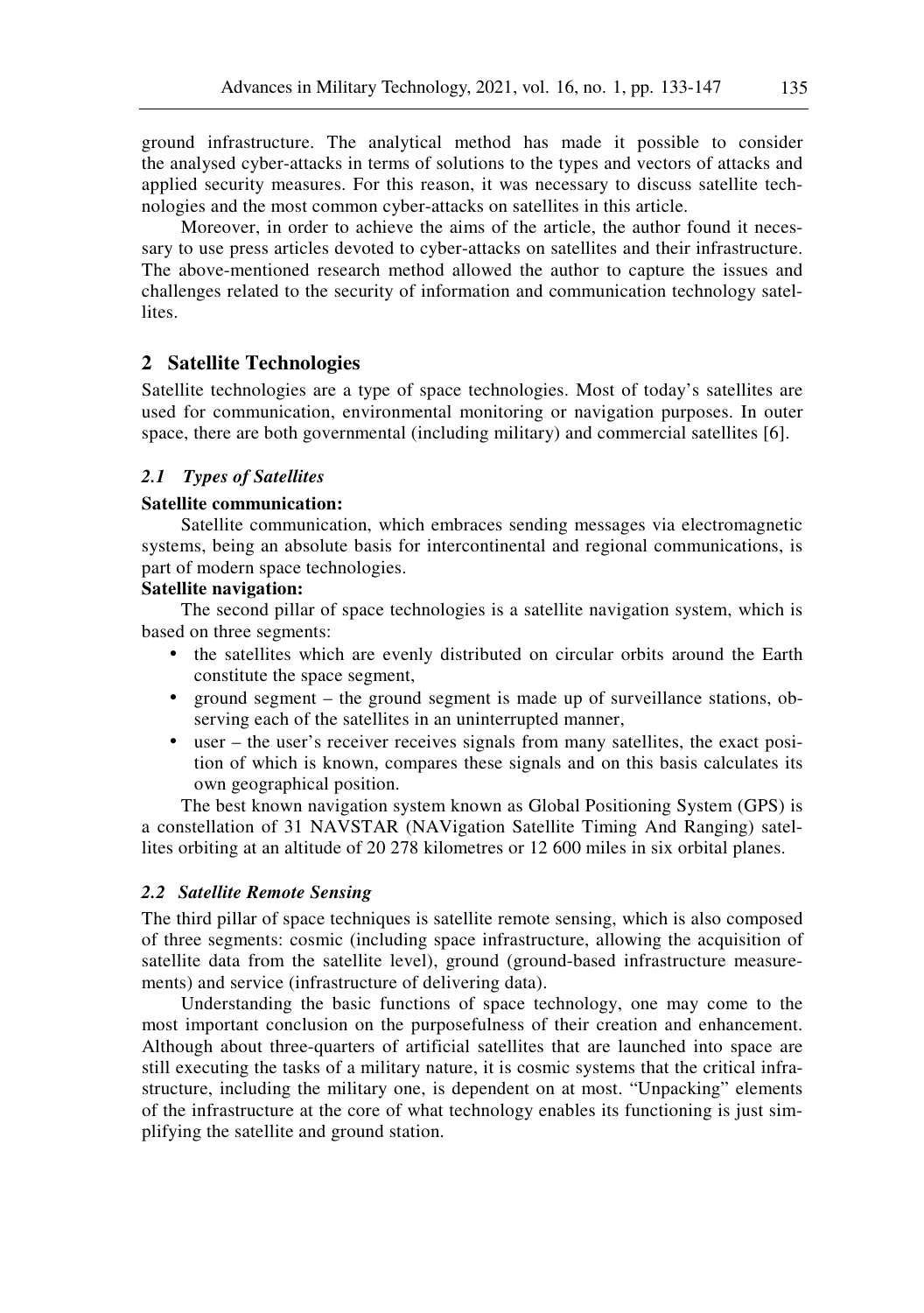In other words, satellite technologies as an asset or a resource which exists in suborbital space or cosmic space along with the ground control system, which includes the facilities to activate them. The space systems, in turn, belong to organizations that build, operate, maintain, service and own them. The examples of critical infrastructure and space systems interrelations exist in virtually every field of life. Agribusiness could not develop without a necessary system of weather and climate satellites, since the satellite remote sensing enables more immediate responses to natural disasters, better water, air and also soil moisture quality monitoring. Military potential would not exist without military and spy satellites. Economies of countries are based on the use of satellite navigation which is useful not only in giving time and position, but also in bank operations, in power distribution networks, telecommunications, dating measurements in automatic measuring instruments (probes, flowmeters, buoys, seismometers, etc.), and all types of transport (Fig. 1).



*Fig. 1 The number of satellites in orbit on March* 31, 2019 [7]

## **3 Cyberthreats**

Apparently, space technology lags behind in the sphere of cybersecurity. The reasons for this are speculative in nature, however, using the example of the United States, one of the reasons may be a lower margin of space systems rather than the one obtained from defence systems or commercial activities. Moreover, certain security technologies (e.g. encryption) require more data processing power, while it is a valuable resource in space, and the priority in operation is other functionalities. Space systems are often developed "in the name of science" and technology developers do not even take into account the fact that their research project might become an attack target.

In order to properly secure any space mission, it is critical not only to understand its operation, but also to assess a number of the system vulnerabilities, which are also opportunities for hackers to be disrupted. This in turn requires a completely different knowledge in the area of security of the operational technology than the one which is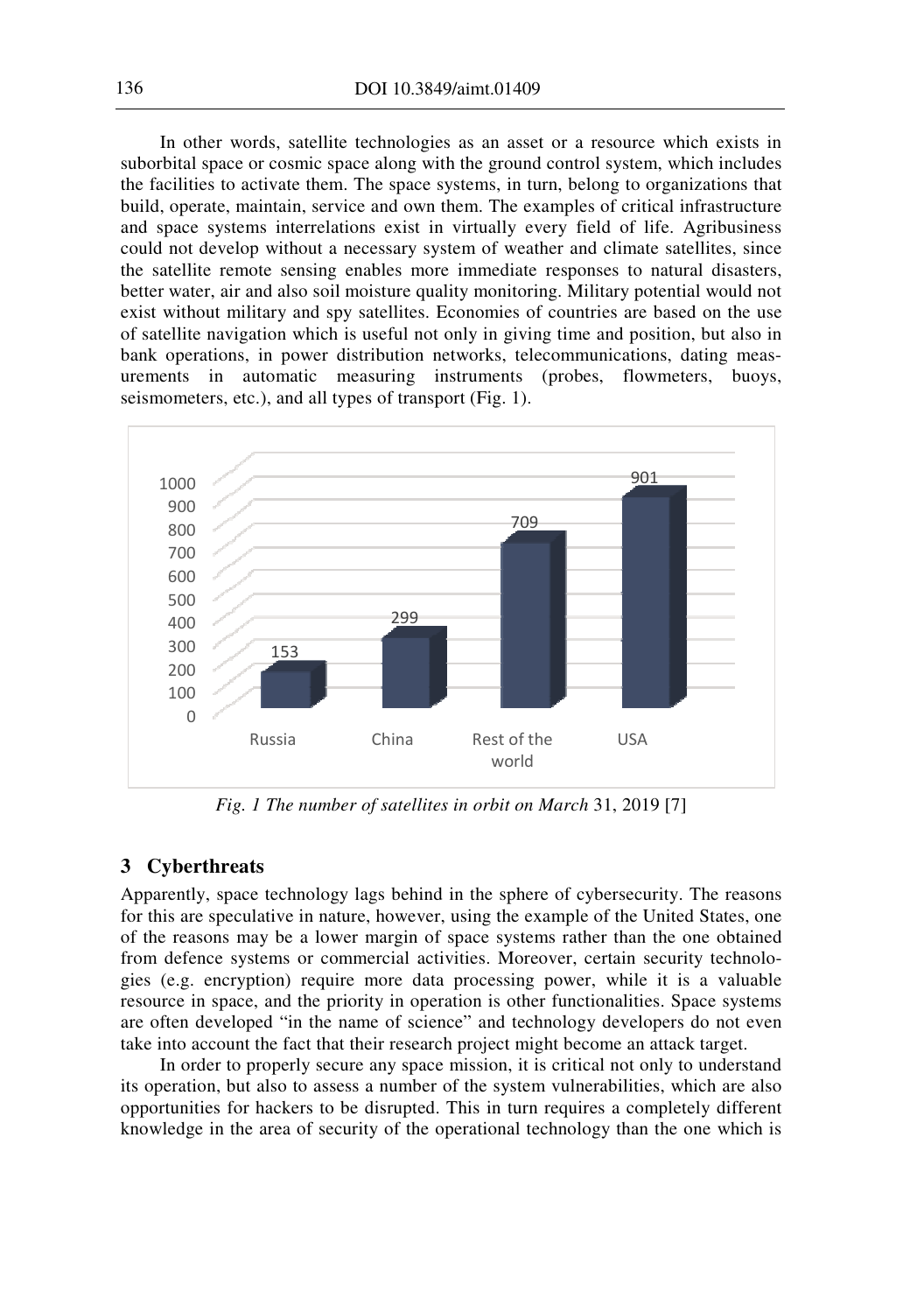common in the internal infrastructure of information technologies, including, among others, data management, servers and internal networks.

A lack of understanding of the discrepancies between the internal IT infrastructure and specialized space systems denotes that space systems are vulnerable to cyberthreats, and the specialists who have been assigned to tasks related to ensuring cybersecurity deal with a very wide range of IT issues. Moreover, the provision of cybersecurity means expenditures and highly skilled professionals. To make matters simple, quite often a system engineer is left alone with an issue of designing, implementing and checking cybersecurity tools, having only a limited time, resources, and knowledge to identify the defects in one's own project. Last but not least threat, at the organizational level, is an access of numerous stakeholders to sensitive information. Due to unique skills in the design and development of these systems and numerous sources required to complete the project, there is a necessity for fast and widespread sharing of various types of information, including the sensitive ones. NASA employees are constant targets of phishing attacks, which phish users' personal data, including, for example passwords [8-9]. If such an attack is successful, the undisclosed information can be used to easily attack a cosmic system. Such a risk enforces the need to analyse the standards of access to classified information and more stringent approach to the process of allocating information resources of this type. Digital attacks on space systems prove that even a highly subsidized project has got a number of shortcomings in the field of cybersecurity. Cyberattacks of space systems can be contractually divided into three groups:

- attacks on communication satellites,
- attacks on GPS systems, and
- attacks on government satellites and system architecture ground stations.

An example of the first type of cyberattack that used a satellite connection as a tool for Internet communication is the activity of the Russian cybercrime group Turla, which was analysed by the Russian antivirus software company – Kaspersky Lab in 2015. It turned out that the group that had been in operation for over eight years, conducted massive cyber-espionage, named by Kaspersky Lab experts – Epic Turla, infecting hundreds of computers in more than 45 countries, including Russia, China, the United States, and even Poland.

The targeted organizations included government institutions, embassies, as well as military, educational, research and pharmaceutical institutions. At the initial stage, the detrimental Epic software carried out victim profiling and eavesdropped transmissions from a satellite to identify active IP addresses of users who were online at that time. Having detected a high-level IP address, the attacker used it to disguise the C&C (command-and-control) servers. The hacker used the most common and affordable type of satellite Internet connection (the so-called downstream-only) through instructing the infected machines to transfer data to selected IP addresses that reached the satellites over traditional lines to the collective communication station of the Internet provider, next to the satellite and ultimately from the satellite to the selected users [10].

The vulnerability of the satellite communication mechanism consists in the fact that all transmission data come back to a computer in an unencrypted form, which allows its capture and access to all data collected by the users of these connections. It turns out that the necessary equipment costs less than \$1 000. Command and Control (C&C servers) were the basis of sophisticated cyberattacks, at the same time being the weakest link in the detrimental infrastructure. The servers are readily analysed by law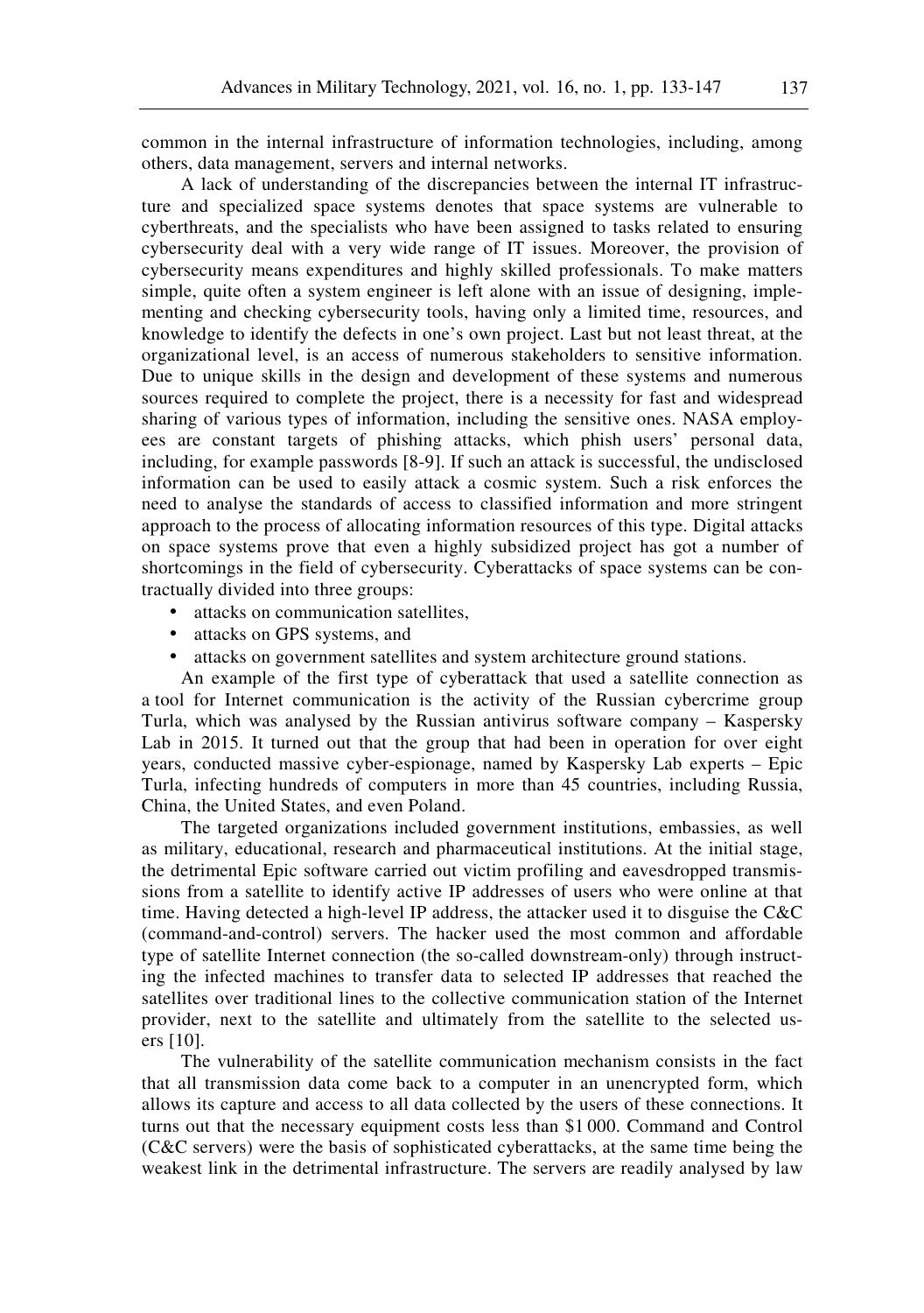enforcement agencies of each country, as they can be used to track the physical location of the attackers. The Turla group hid their C&C servers through satellites, because their operations cover a large area and it is not possible to determine an exact place where the attacker is physically present. Turla used satellite Internet providers located in countries of the Middle East and Africa, such as Congo, Lebanon, Libya, Niger, Nigeria, Somalia and the United Arab Emirates [11-12] (Fig. 2). As a result, a hacker can be anywhere within the reach of a selected satellite, i.e. in an area exceeding thousands of square kilometres, making it virtually impossible to track them down. As rightly observed by the experts in the niebezpiecznik.pl website, all the attack techniques would almost be as perfect as Kaspersky wishes them to be, when describing them in their advertising materials if it had not been for the fact that eavesdropping someone else's satellite connection does not hamper tracking down perpetrators. It is rather a way to hamper tracking down the C&C server, which actually enables a prolonged attack [13]. Regardless of the extent of concealing cyberattacks on space systems, their effects can be more serious in the case of infection, e.g. an element of a critical infrastructure.



*Fig. 2 Implementation of a satellite transmission by Turla Group* [12]

The second group of cyberattacks in space systems is represented by attacks which are intended to disrupt or jam the GPS signal. Russia installed 250 000 jamming devices on civilian antennas around the country to disrupt the navigation of US missiles in case of a direct attack, although the American weapons, for example, Tomahawk missiles have got their own anti-jamming device to maintain their trajecto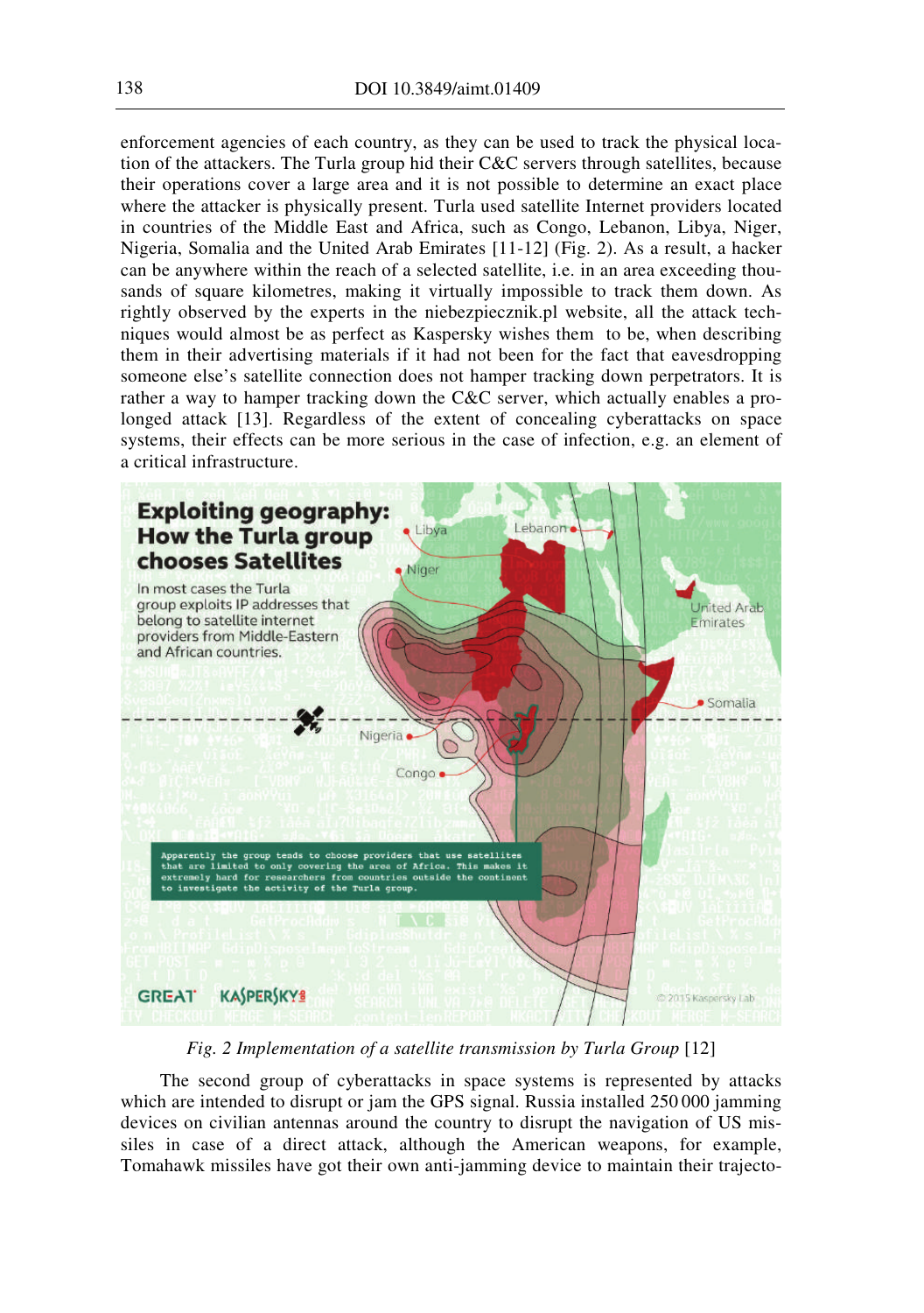ry [14]. Although jamming a GPS signal is not treated as a cyberattack, spoofing a GPS signal is [15]. Moreover, it is more dangerous because it does not disrupt the operation, merely giving counterfeit data.

The subject of UAV interception, which relies much more strongly on the GPS than passenger aircraft, has been known for years. It is worth mentioning that military equipment uses an encrypted GPS signal, which is not susceptible to spoofing. Until now it has been common knowledge, however, that only Iran was successful in reallife combat conditions in 2011, when after jamming the communication channel, it "spoofed" a signal from the GPS satellite and sent a counterfeit data to a drone RQ-170 Sentinel (manufactured by Lockheed Martin) that its area of operation was Afghanistan. The US military claimed that the landing of the drone in Iran was a malfunction, however, they were unable to explain why the Iranians intercepted it intact [16].

One may try to alter the signal, which is sent to a satellite radio receiver, using the potential errors in the receiver so that the signal could cause a remote code execution. In this way, it is possible to establish unauthorized communication and make the satellite instruments execute a command on the basis of an unauthorized code. This kind of attack can escalate further systems. Such attacks would be difficult both to detect and to perform [17].

The third group of cyberattacks focuses on government satellites and groundbased elements of space systems. Public information about cases of such attacks is unfortunately abundant [18]. An example would be a double cyberattack in 2008 on the research satellite Terra EOS AM-1, which keeps observing the Earth for NASA, being a showcase of the Earth Observation System that consists of a series of satellites watching the Earth's surface, biosphere, atmosphere and oceans. In June 2008, hackers took control of the satellite for 2 minutes, and in October 2008 – for 9 minutes, however, they did not give the system any commands [19].

In view of all the above-mentioned vulnerabilities of the space sector as well as the strength and impact of cyberattacks, a question arises what steps need to be taken. The audit report for NASA in 2015 clearly indicates the need for reorganization and renewal of standards and cybersecurity protocols [20]. Private space company, i.e. SpaceX and Blue Origin, does not voice any comment on its general cybersecurity policy.

#### **4 Problem Analysis**

The 2001 report of the National Security Assessment Committee, referred to in the introduction, indicates that the importance of loss of a commercial satellite is incomparably lower than in the event of loss of a military or intelligence satellite. Especially in situations where the United States "works" to resolve international conflicts involving countries with nuclear potential, the loss of a military satellite adversely affects both a diplomatic and military advantage. The report also recalls the failure of computers in the ground station (in the early 2000), as a result of which the US lost all information from different satellites for three hours. Moreover, hackers routinely penetrated the network and computers of the US Department of Defence, and the number of attacks is growing due to an easier (then) access to hacking tools and techniques, which are becoming more and more sophisticated [21].

It also appears that aggressive actions against cosmic systems may often be confused with naturally occurring phenomena. Space junk and the Sun's activity could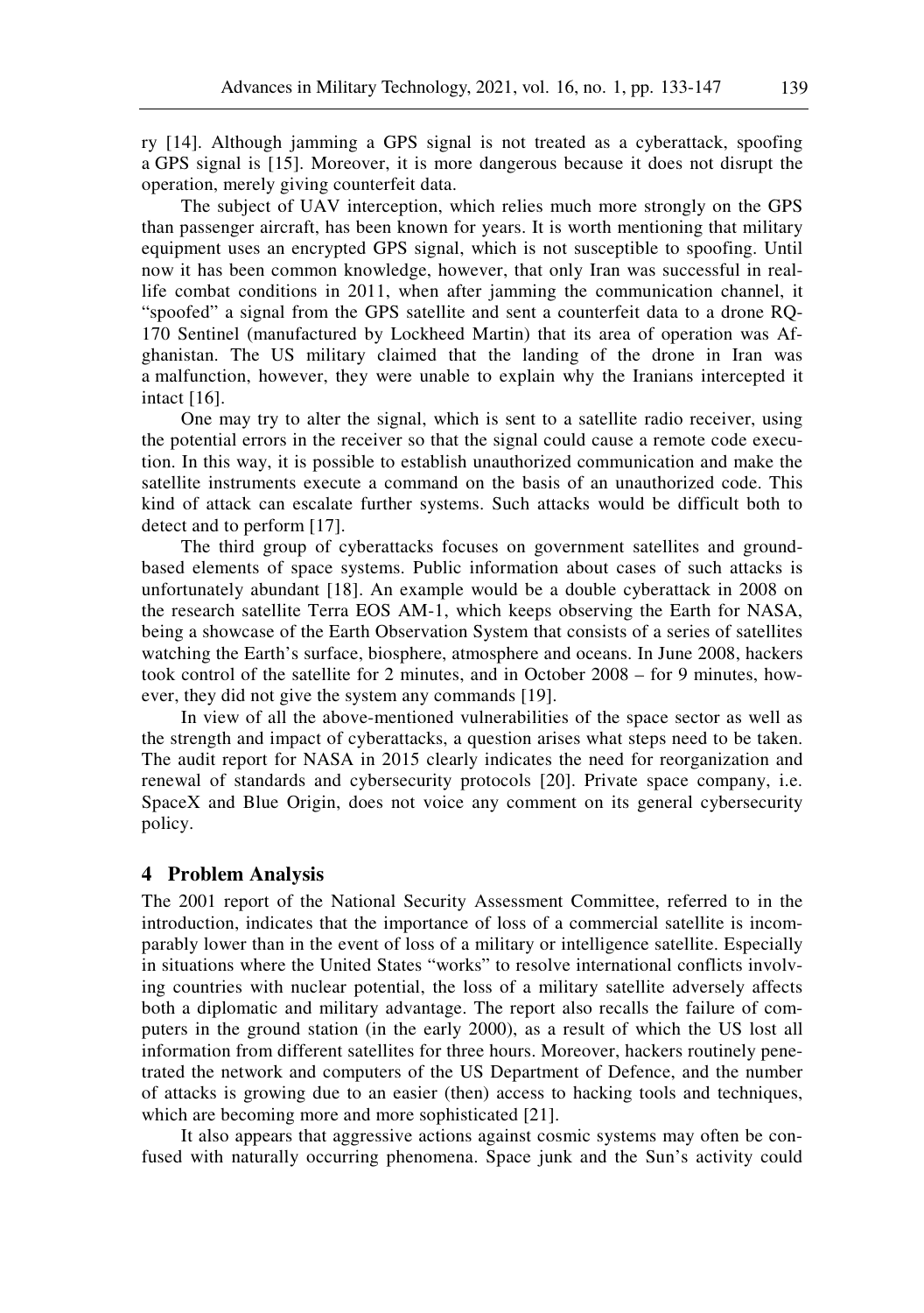explain the loss of a system or mask a hostile action. However, the main reason is the failure of software or hardware, which in the end, may be the result of a hostile action.

The US government, industry and scientific environments make regular efforts to improve digital security of the critical infrastructure [22]. Yet, the attention paid strictly to the cyberspace of space systems is comparatively smaller. In 2013 the Aerospace Industries Association (AIA) published the first cybersecurity standards for space systems [23]. They particularly emphasize the cybersecurity of the manufacturers of these systems in the supply chain. It is unclear how they were actually adapted, because their implementation is voluntary and there is no mechanism for forcing their suppliers to introduce the standards under an existing contract. The material indicates that manufacturers and suppliers still face the problem of cybersecurity threats. Although IT network security has increased, the threat has not abated, because the attackers use the need for cooperation between different entities of the aerospacedefence sector, using suppliers as a "back door" [24]. Moreover, MITRE, a non-profit organization that manages governmental funds for research and development in the framework of public-private partnership, thus supporting several US government agencies, including the Department of Defence, has not yet published anything in the field of cybersecurity, dedicated to space systems, apart from a brief statement that the matter is crucial [25]. Space systems are much more complex than the systems of critical infrastructure, starting with issues related to their technological development and ending at the ownership and management issues. As a result, the digital protection of these systems still neither has its own guidelines in the form of standards, and nor any appropriate policies that might legalize these standards.

In fact, cybersecurity of space systems does not differ much from the industrial cybersecurity, however, its uniqueness contains several features that contribute to their weak points and vulnerability to attacks.

First, the cosmic system constitutes a Single Point of Failure (SPOF) for the critical infrastructure of various global economy and military activities sectors. To make it simpler, these are systems which, in the event of a failure, completely halt the operation of other associated systems [26]. As commonly known, the aim of a cyberattack is to maximize its effect with a minimal probability of detection. Therefore, from the perspective of a hacker, who wants to paralyze a commerce of a given country, targeting a satellite or multiple satellites operator, providing connection to the system of credit card terminals or inventory management is a rather easier way than disrupting the activities of e-commerce companies, i.e. the Amazon, attacking online payments, hacking or disrupting the activities of credit cards provider – Cardinal. Such corporations as Amazon or PayPal considerably invest in cybersecurity and constantly monitor their networks against fraudulent and malicious actions. Furthermore, the ability to influence several systems through breaching a single system intensifies the amount of vectors, in which a potential attack may be struck, both from the perspective of system architecture and a supply chain, because a given space system's functioning depends upon the number of different individual components. In turn, each component of the system architecture is a potential attack vector. Fig. 3 depicts a simplified architecture of a simple space system.

Each of the components is primarily designed, manufactured, and serviced by another entity. Its digital advancement can vary considerably, and it is not always clear how much information, including that of dangerous nature, is shared by interrelated components. These issues are coupled with a variety of supply chains, controlled by the suppliers of all components, therefore, one minor flaw, malfunctioning, defect or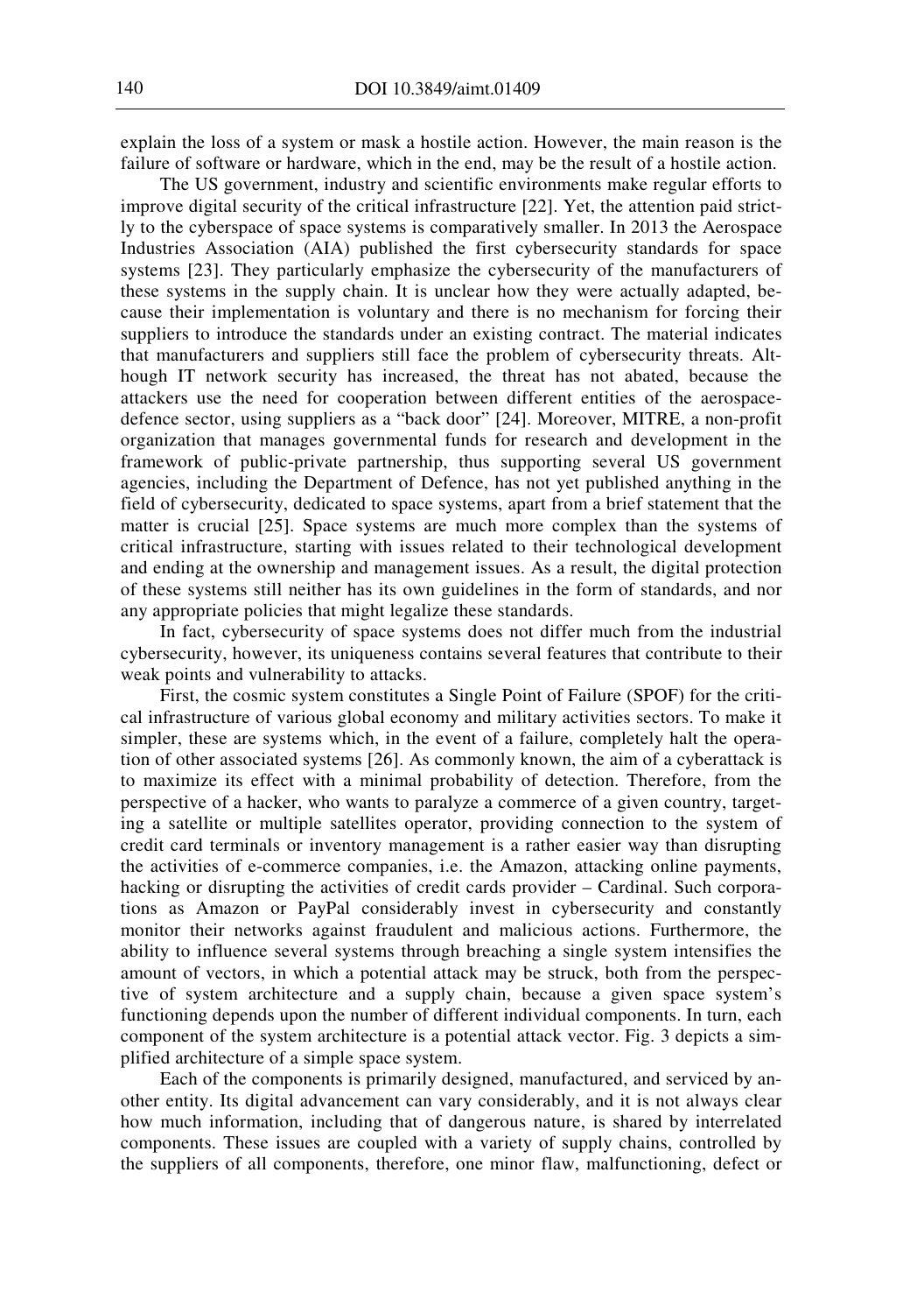an attack on any of these components may prove disastrous for the mission, causing incremental system failures.

The second feature of the space sector which affects the level of digital security space systems is the lack of space assets of cybersecurity standards, which would be regulated by any state at the national or governmental levels. Even if they existed, there would be no mechanisms of controlling their compliance. For this reason, it is highly probable that some satellites are used to conduct dangerous cyberoperations. It is particularly noticeable, from the point of view of the US experiences, that the equipment of the space system and communication components resistant to radiation or software requirements are extremely advanced and sophisticated. While the Federal Energy Regulatory Commission is responsible for the standards of electrical systems in the USA, and the International Telecommunication Union (ITU) is responsible for international regulations of satellites frequencies and also for the registration of their orbits, other standards are virtually non-existent [27]. Although in 2007, the ITU issued a report on global cybersecurity in order to introduce the "basic principles of international cooperation on cybersecurity," it seems that since then the issue has not been updated by the ITU, despite the rapidly changing environment of cybersecurity [28].



*Fig. 3 Space system architecture* 

Another (third) characteristic feature of the space sector is a particularly complex supply chain of products, services, and a product life cycle. From the perspective of a hacker, interdependence among suppliers of various components for space systems is a conducive condition, especially as the situation in which there is only one system manufacturer or a supplier of all parts is extremely rare. Several manufacturers of various technological specializations develop their own different technologies, and yet another entity is the final integrator of these technologies. A good example might be the Polish company Creotech Instruments S.A., which as a subcontractor of the Space Research Centre at the Polish Academy of Sciences, built an experimental system of conversion and power distribution, developed for the ASIM (Atmosphere-Space Interactions Monitor) device, launched into the Earth's orbit in 2018 by a Falcon-9 rocket manufactured by the SpaceX company [29]. Besides, in accordance with a report is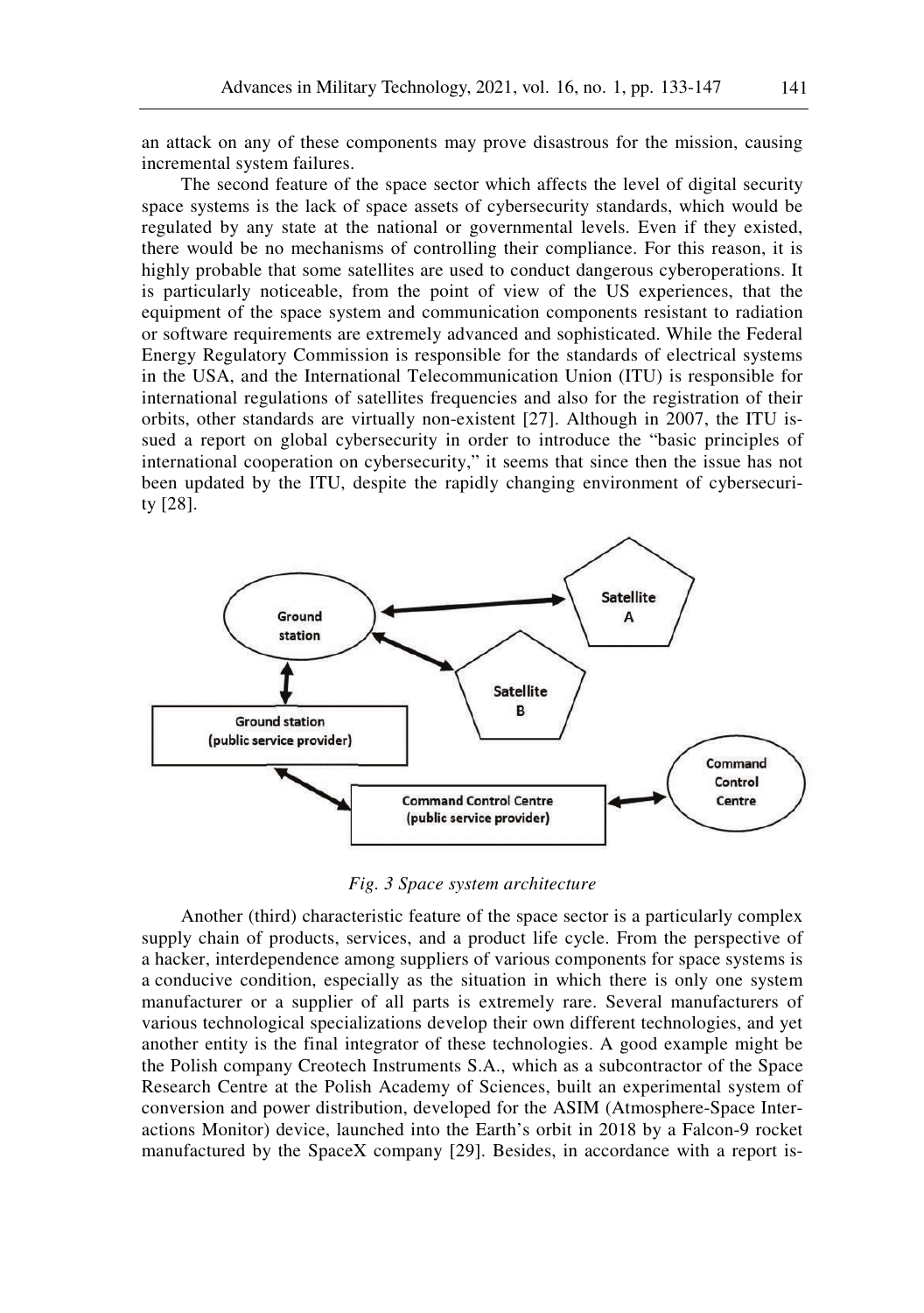sued by the Polish Space Agency in 2017, the use of satellite data, in the years 2013- 2016, constituted as much as 35 per cent of all the contracts received by Polish entities from the European Space Agency. Exploiting satellite data is a dominant scope of interest and experience of Polish entities, since their implementation does not require the initial technological facilities. Other areas of technology can sometimes become technological niches, in which Polish entities have a chance to enter the supply chain [30] (Fig. 4).



*Fig. 4 Technological areas designated under contracts received by Polish entities from the European Space Agency in the years 2013-2016* [30]

In order to reduce the costs, even National Aeronautics and Space Administration (NASA) purchases components of space systems from "ready-made" catalogues of approved suppliers from around the world [31]. Each successive supplier provides an opportunity for a hacker to implement a digital threat to the entire system. An additional risk is a scenario in which a government agency, e.g. NASA, when purchasing a part from a supplier, has no control who has designed a printed board, intended for mounting electronic components, or who wrote a source code for a given component.

Moreover, this extremely complex supply chain makes it impossible to identify an entity which is held responsible for operations and finances for ensuring cybersecurity since, unlike the majority of entities in the sector of critical infrastructure, the organizations that manage the infrastructure of space systems, are not their owners. The discussed product life cycle is complex also due to the plurality of stakeholders involved in its development. Its "viability", understood as a period of operation, must be substantial. Space missions can continue over decades. Therefore, the threat to the digital system is growing. At the time of its launching, the system was probably sufficiently protected, however with time its protection may prove insufficient. The diagram below shows the risks and responsibilities for a sample satellite project in the USA [32] (Fig. 5).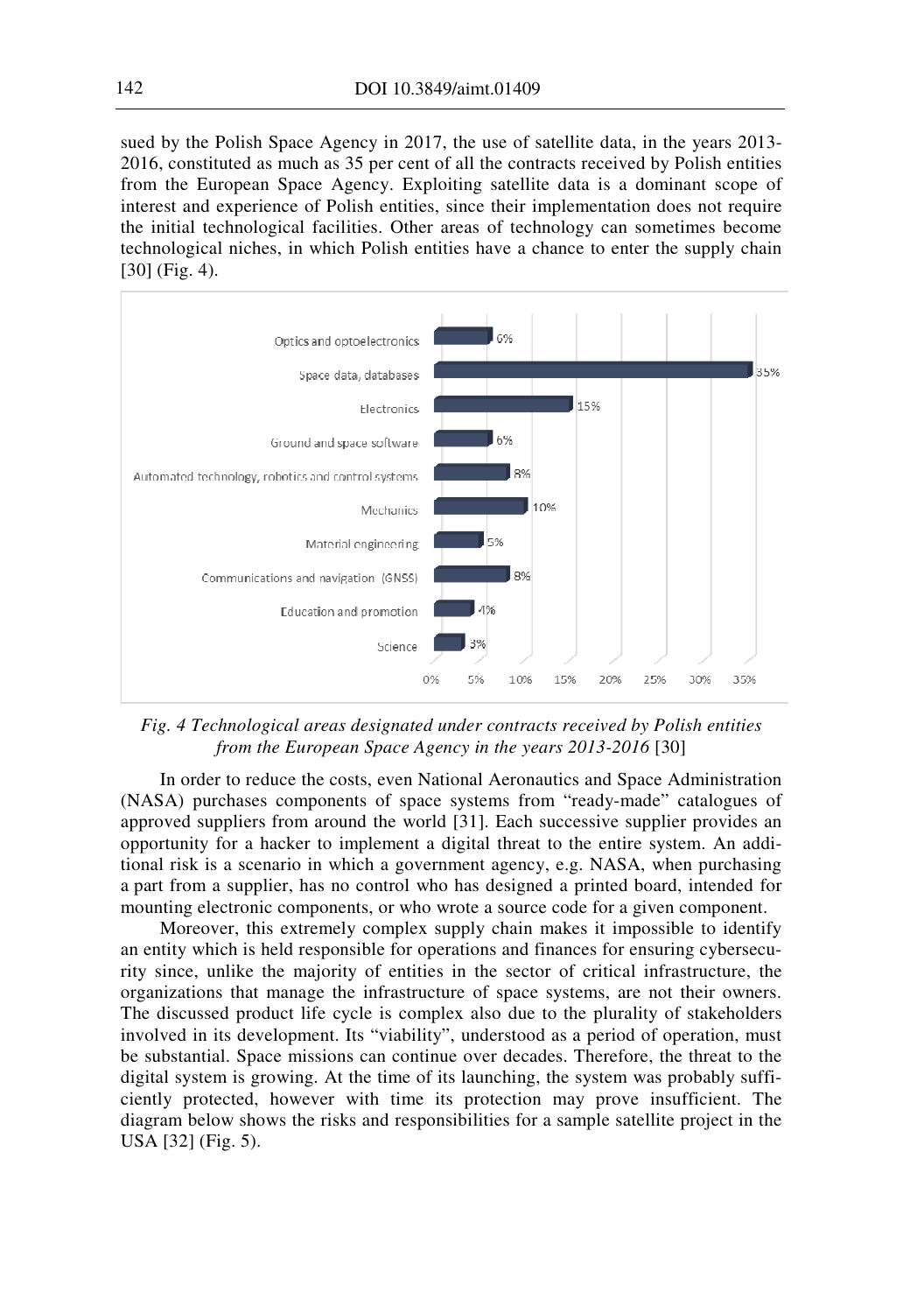

*Fig. 5 Threats and responsibilities for a sample satellite project* [32]

As in the case of industrial control systems of critical infrastructure, space systems, especially those which are critical, are built in order to operate over a long period of time and with no possible stoppage. This makes them particularly vulnerable to threats. Even if non-existent now, they may be devised by hackers in the future. The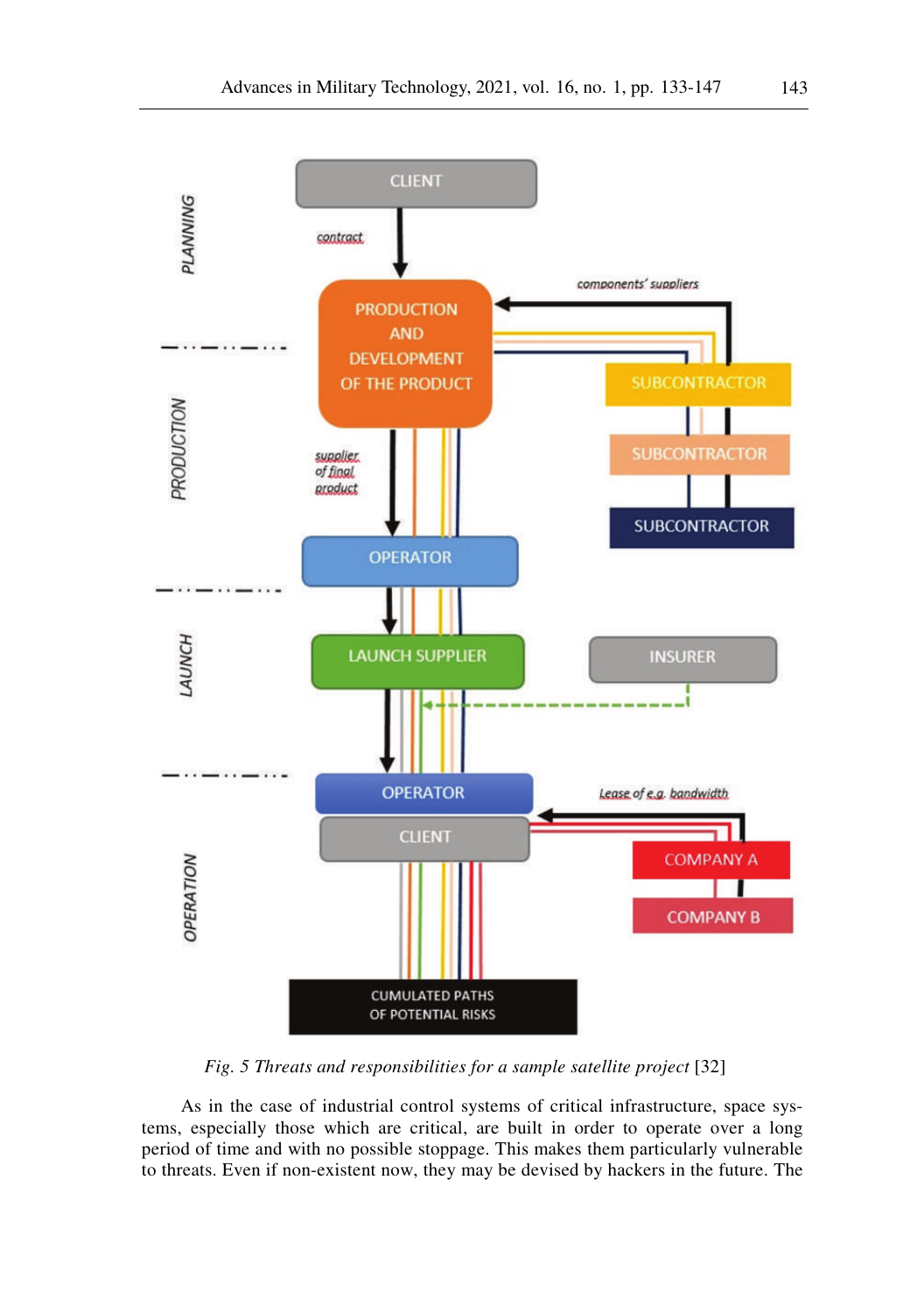fourth feature of the space sector is a common phenomenon of using commercial software – the so-called "off-the-shelf", which is available immediately. Not all satellites are as complex as those that have strict security protocols. The miniature, low-cost satellites (CubeSat), which at the launch time have a mass of approximately 1 kilogram, and an option of multiplying their size, from a technological point of view, have a relatively low entry barrier, commercially using mass-produced, ready for sale software versions, referred to as (Commercial-Off-The-Shelf – COTS), which are sold to the customer without being adapted to their needs, and consequently being cheaper [33]. Although their typical use is education, observation and research, and they were designed by an institution with an appropriate budget, it is not excluded that any larger company or a wealthy person may have such a budget (approx. 100 000 USD). The first threat type of using COTS products is a scenario in which users do not maintain or update, even if necessary, these systems in terms of security. Secondly, the contribution to the design or programming a code can be made by anyone, which means that the system vulnerability may be intentionally implemented by the enemy in the system code. In 2017 years, roughly 700 miniature artificial satellites were estimated to remain in orbit [34]. Their use by public and private entities results in an increase in their vulnerability of the ecosystem of information technology, as long as the microsatellites are not properly secured (government agencies tend to lease the selected bands of commercial satellites) [35]. Hacking micro-satellites which have their own propulsion system and bringing them to a collision with another satellite seems quite feasible. Although, for the time being, satellite collisions are accidents, the intentional actions can be devastating [36].

# **5 Conclusions**

Space systems enable the vast majority of critical infrastructure in the world to operate. The scientific, political and industrial communities understand the relevance of critical infrastructure cybersecurity, although space systems are regarded as a domain which remains beyond this area. Today, however, it is clear that space systems are the weakest link in the critical infrastructure systems.

Entities of the space sector need not idly wait for political decisions, because there are areas of action that can be implemented almost instantly. In the first place, there are certain cybersecurity standards in the United States and therefore, it is essential to implement them in the process of security design and development. The good examples might be cybersecurity standards developed by the National Institute of Standards and Technology (NIST), which as a federal agency has an analogous role to the Polish Central Office of Measures [37]. Obviously, some standards may not be applied to specific space systems. However it should automatically initiate the process of designing, testing and demonstration of new standards, appropriate for the specific and unique system. Moreover, all stakeholders of space systems should be involved in the process of adapting these standards, including the need to prove their use by each and every subcontractor.

Bearing in mind the fact that operational and information technologies have different operational requirements and with regard to digital protection, it is essential to take into account the delegation of competences and skills among specialists in the field of cybersecurity of space systems and those responsible for internal security systems.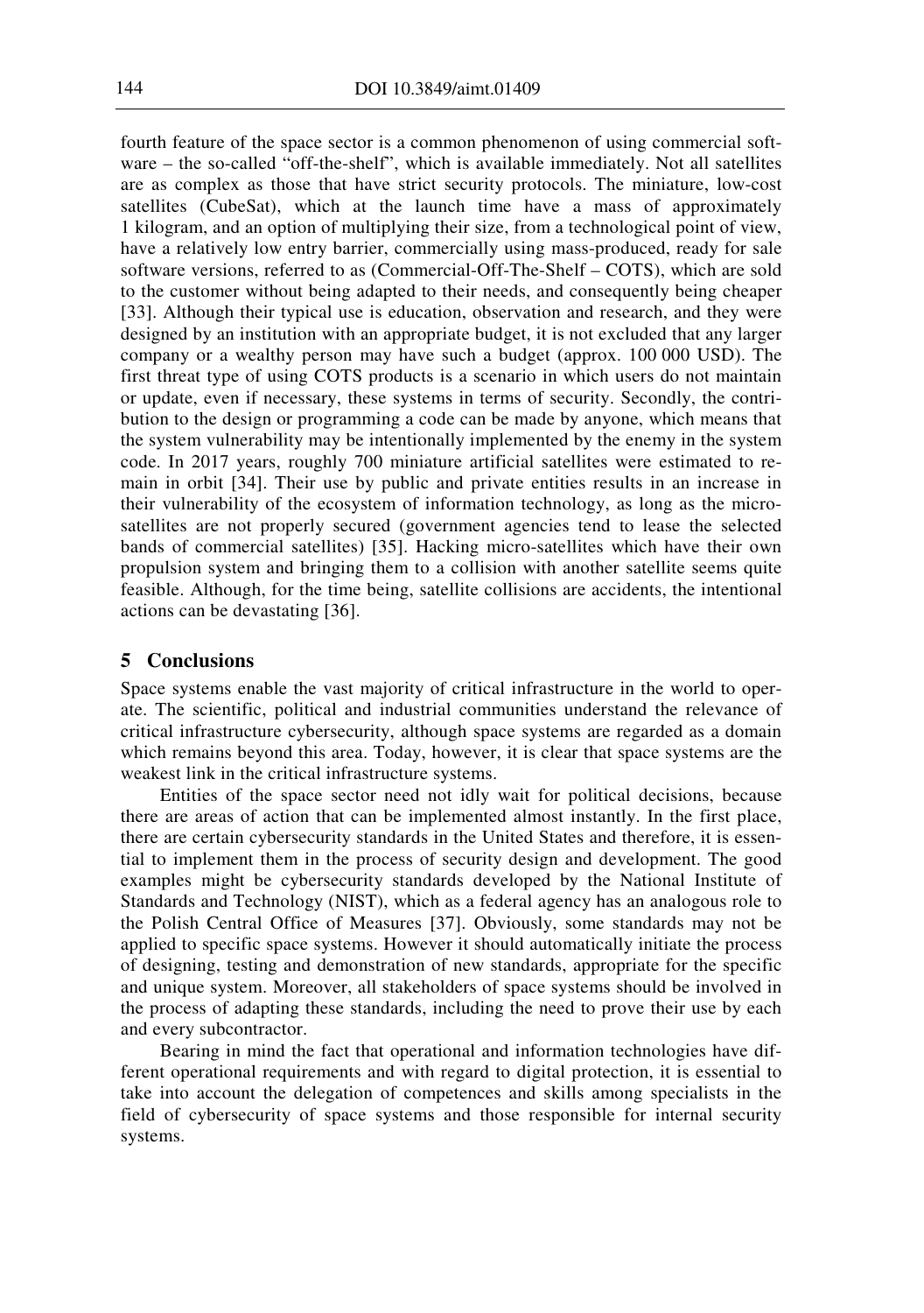It should also be mentioned that an allocation of specific resources in order to counteract or minimize the risks of digital threats should be definitely included in the budgets of space missions. Moreover, there is a question of the introduction of risk assessment in the field of cybersecurity for each mission, and an intensive cooperation with research centres, which are associated with the security of information and operational systems.

Finally, based on the international will to share experience and knowledge of risk assessment and various responses to threats, the international space regime with all cybersecurity stakeholders has the best chance to develop solutions for the whole space sector, because only in this way it is possible to match the currently available and planned solutions to such an extremely wide spectrum of threats to space systems.

### **References**

- [1] MYSZONA-KOSTRZEWA, K. Satellite Navigation in the Light of International Law and the European Union (in Polish). In: Z. GALICKI, T. KAMIŃSKI, K. MYSZONA-KOSTRZEWA, ed. *The Use of Space. World-Europe-Poland*. Warsaw: Sawpiauw, 2010. ISBN 978-83-927864-6-7.
- [2] *U.S. Military Preparing for a War without GPS* [online]. December 2017 [viewed 2019-09-01]*.* Available from: https://www.straitstimes.com/world/ united-states/us-military-preparing-for-a-war-without-gps
- [3] SMITH, M. *Trump National Security Strategy Promotes, Protects Space* [online]. December 2017. [viewed 2019-09-01]. Available from: https://spacepolicyonline.com/news/trump-national-security-strategy-promotesprotects-space/
- [4] *Report of the Commission to Assess United States National Security Space Management and Organization* [online]. January 2001. [viewed 2019-08-30]*.* Available from: https://aerospace.csis.org/wp-content/uploads/2018/09/ RumsfeldCommission.pdf
- [5] MYSZONA-KOSTRZEWA, K. Satellite Techniques and Security and Defense (in Polish). In: *Legal Aspects of Space Activities*. Warsaw: Redakcja naukowa, 2019. ISBN 978-83-65711-53-2.
- [6] *Satellite Technology* [online]. [viewed 2019-12-01]*.* Available from: https://www.encyclopedia.com/computing/news-wires-white-papers-andbooks/satellite-technology
- [7] *Number of Satellites in Orbit* [online]. [viewed 2019-12-06]. Available from: https://www.statista.com/statistics/264472/number-of-satellites-in-orbit-byoperating-country/
- [8] KORTEPETER, D. *It's not Rocket Science: NASA Unit Hobbled by Amateurish Phishing Attack* [online]. June 2019. [viewed 2019-09-05]*.* Available from: http://techgenix.com/nasa-jpl-phishing-attack/
- [9] *What Is Phishing?* (in Polish) [online]. [viewed 2019-09-04]*.* Available from: https://www.securelist.pl/threats/internal/7058, co\_to\_jest\_phishing.html
- [10] *Turla, a Cybercriminal Group, Uses Satellites to Achieve Anonymity* (in Polish) [online]. September 2015. [viewed 2019-09-07]*.* Available from: https://www. kaspersky.pl/o-nas/informacje-prasowe/2485/ugrupowanie-cyberprzestepczeturla-wykorzystuje-satelity-w-celu-osiagniecia-anonimowosci
- [11] *Russian-Speaking Cyber Spies Use Satellites)* (in Polish) [online]. [viewed 2019-09-07]*.* Available from: https://plblog.kaspersky.com/?s=Rosyjskoj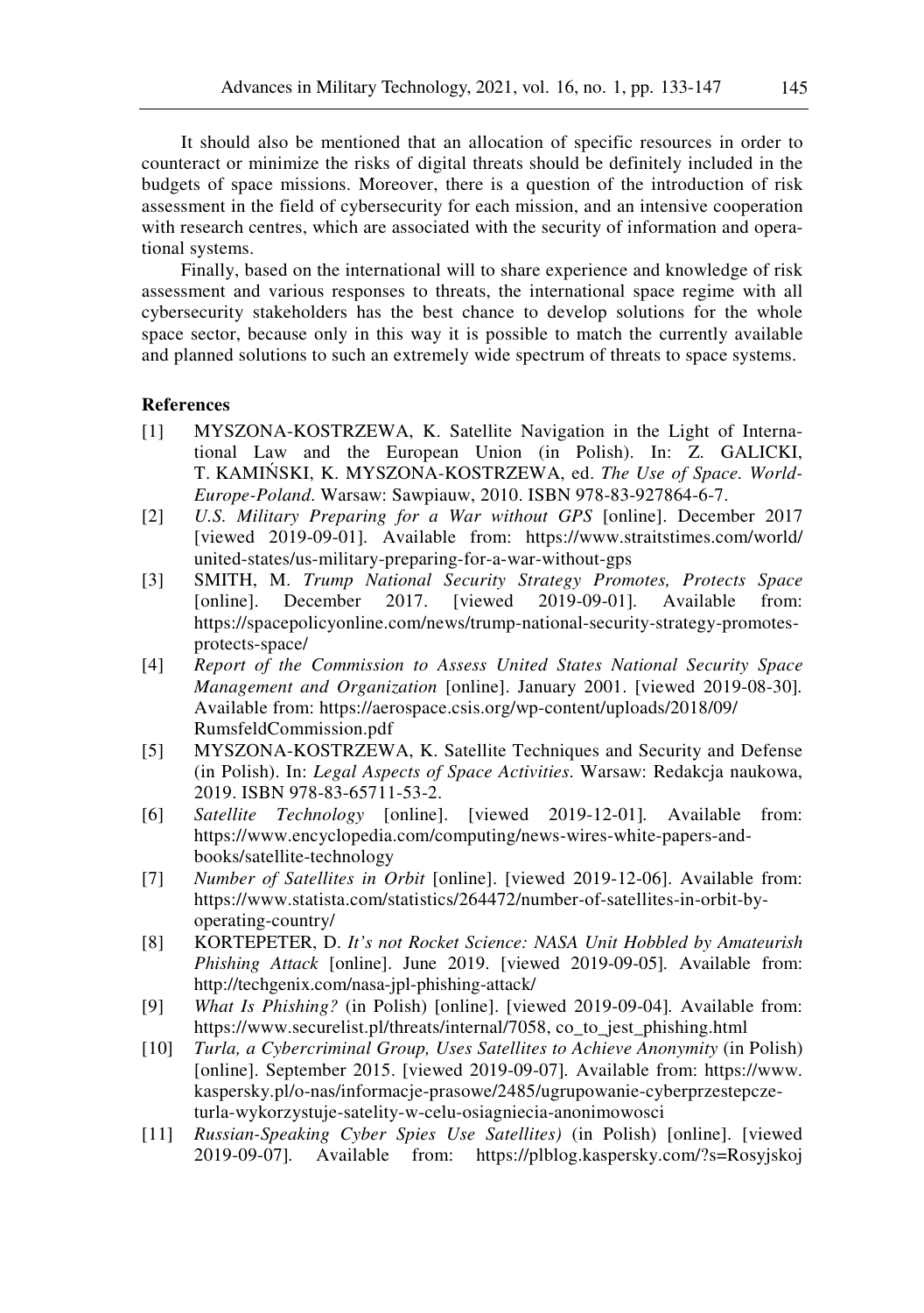%C4%99zyczni+Cyberszpiedzy+Wykorzystuj%C4%85+Satelity+[12] *Satellite Turla: Still Alive and Hiding in the Sky* [online]. [viewed 2019-09-07]. Available from: https://media.kaspersky.com/pdf/SatTurla\_Solution\_Paper.pdf

- [13] *The Russians Are Attacking Satellite Connections to Stay Anonymous Online* (in Polish) [online]. September 2015. [viewed 2019-09-06]*.* Available from: https://niebezpiecznik.pl/post/rosjanie-atakuja-satelity-aby-zachowacanonimowosc-w-sieci/
- [14] DALTON, A. *Russia Hopes to Block Cruise Missile Attacks with Cell Towers* [online]. October 2016. [viewed 2019-09-08]*.* Available from: https://www. engadget.com/2016/10/17/russia-jamming-cruise-missile-attacks-with-cell-towers/
- [15] *The Sensitivity of the GPS Satellite Navigation System to Interference* (in Polish) [online]. November 2019. [viewed 2019-09-08]*.* Available from: http://www.filambda.amw.gdynia.pl/2016/11/29/wrazliwosc-systemunawigacji-satelitarnej-gps-na-zaklocenia/
- [16] *Iran Intercepted an American Spy Plane* (in Polish) [online]. December 2011. [viewed 2019-09-15]*.* Available from: https://niebezpiecznik.pl/post/iranprzechwycil-amerykanski-samolot-szpiegowski/
- [17] ZIEMNICKI, P. *The Fundamental Importance of Securing Satellites against Cyber Attacks* (in Polish) [online]. February 2019. [viewed 2019-09-13]*.* Available from: https://www.space24.pl/analizy/fundamentalne-znaczeniezabezpieczenia-satelitow-przed-cyberatakami-wywiad
- [18] BYRNE, D., D. MORGAN, K. TAN, B. JOHNSON and C. DORROS. Cyber Defense of Space-Based Assets: Verifying and Validating Defensive Designs and Implementations. *Procedia Computer Science*, 2014, **28**, pp. 522-530. DOI 10.1016/j.procs.2014.03.064.
- [19] *U.S.-China Economic and Security Review Commission* [online]. November 2011. [viewed 2019-09-15]*.* Available from: https://www.uscc.gov/sites/default/ files/annual\_reports/annual\_report\_full\_11.pdf
- [20] *NASA's Management of the Deep Space Network* [online]. March 2015. [viewed 2019-09-16]*.* Available from: https://oig.nasa.gov/docs/IG-15-013.pdf
- [21] *Commission to Assess United States National Security Space Management and Organization* [online]. January 2001. [viewed 2019-08-30]. Available from: https://aerospace.csis.org/wp-content/uploads/2018/09/RumsfeldCommission.pdf
- [22] *Improving Critical Infrastructure Cybersecurity* [online]. [viewed 2019-08-28]*.* Available from: https://www.dhs.gov/sites/default/files/publications/cisa\_- \_improving\_critical\_infrastructure\_cybersecurity.pdf
- [23] *AIA Announces First Cybersecurity Standard* [online]. February 2013. [viewed 2020-02-28]. Available from: https://www.aia-aerospace.org/news/aiaannounces-first-cyber-security-standard/
- [24] KING M. and S. GOGUICHVILI. *Cybersecurity Threats in Space: A Roadmap for* Future *Policy* [online]. [viewed 2021-04-05]. Available from: https://www.wilsoncenter.org/blog-post/cybersecurity-threats-space-roadmapfuture-policy
- [25] *Securing Civil Space* [online]. [viewed 2019-08-26]*.* Available from: https://www.mitre.org/capabilities/cybersecurity/securing-civil-space
- [26] *Securing Civil Space* [online]. [viewed 2019-09-01]*.* Available from: https://www.mitre.org/capabilities/cybersecurity/securing-civil-space
- [27] *What FERC Does* [online]. [viewed 2019-09-01]. Available from: https://www.ferc.gov/about/what-ferc/what-ferc-does